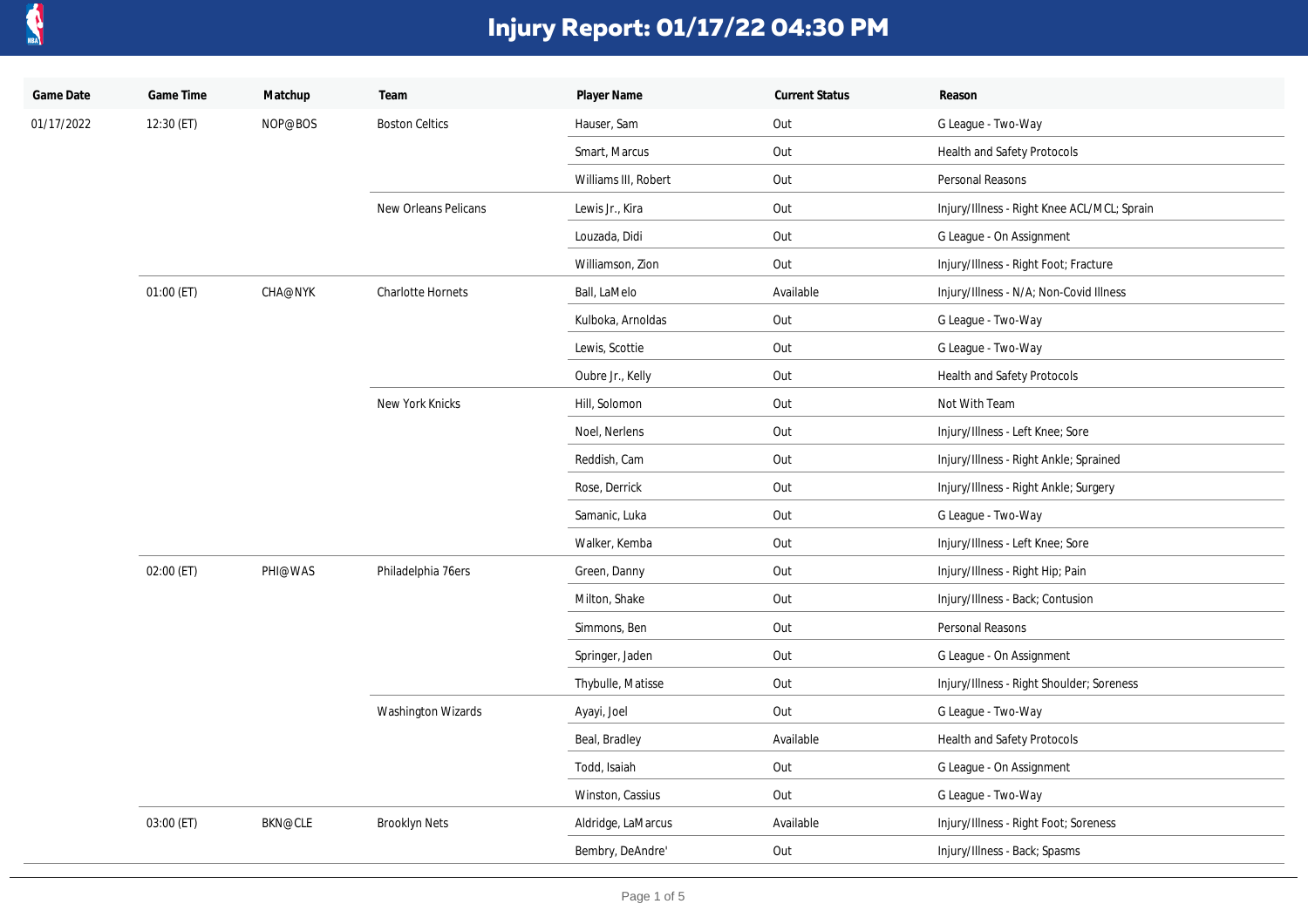

| Game Date | Game Time  | Matchup | Team                       | Player Name        | <b>Current Status</b> | Reason                                                               |
|-----------|------------|---------|----------------------------|--------------------|-----------------------|----------------------------------------------------------------------|
|           |            |         |                            | Claxton, Nic       | Out                   | Injury/Illness - Left Hamstring; Tightness                           |
|           |            |         |                            | Durant, Kevin      | Out                   | Injury/Illness - Left Knee; MCL Sprain                               |
|           |            |         |                            | Harris, Joe        | Out                   | Injury/Illness - Left Ankle; Surgery                                 |
|           |            |         |                            | Johnson, James     | Out                   | Injury/Illness - N/a; Illness (non-covid)                            |
|           |            |         |                            | Millsap, Paul      | Out                   | Personal Reasons                                                     |
|           |            |         | <b>Cleveland Cavaliers</b> | Nembhard Jr., RJ   | Out                   | G League - Two-Way                                                   |
|           |            |         |                            | Rondo, Rajon       | Out                   | Injury/Illness - Right Hamstring; Soreness                           |
|           |            |         |                            | Rubio, Ricky       | Out                   | Injury/Illness - Left Knee; ACL Tear                                 |
|           |            |         |                            | Sexton, Collin     | Out                   | Injury/Illness - Left Knee; Meniscal Tear                            |
|           |            |         |                            | Stevens, Lamar     | Out                   | Injury/Illness - Left Knee; Soreness                                 |
|           | 03:30 (ET) | CHI@MEM | Chicago Bulls              | Ball, Lonzo        | Out                   | Injury/Illness - Left Knee; Pain                                     |
|           |            |         |                            | Caruso, Alex       | Out                   | Return to Competition Reconditioning                                 |
|           |            |         |                            | Cook, Tyler        | Out                   | Injury/Illness - Left Ankle; Sprain                                  |
|           |            |         |                            | Dotson, Devon      | Out                   | Not With Team                                                        |
|           |            |         |                            | Green, Javonte     | Out                   | Injury/Illness - Right Adductor; Strain                              |
|           |            |         |                            | Jones Jr., Derrick | Out                   | Injury/Illness - Right Knee; Hyperextension                          |
|           |            |         |                            | LaVine, Zach       | Out                   | Injury/Illness - Left Knee; Pain                                     |
|           |            |         |                            | Williams, Patrick  | Out                   | Injury/Illness - Left Wrist; Ligament Tear                           |
|           |            |         | Memphis Grizzlies          | Brooks, Dillon     | Out                   | Injury/Illness - Left Ankle; Sprain                                  |
|           |            |         |                            | Pons, Yves         | Out                   | Injury/Illness - Right Ankle; Soreness + Health and Safety Protocols |
|           |            |         |                            | Terry, Tyrell      | Out                   | G League - Two-Way                                                   |
|           |            |         |                            | Tillie, Killian    | Out                   | Health and Safety Protocols                                          |
|           |            | IND@LAC | Indiana Pacers             | Brogdon, Malcolm   | Out                   | Injury/Illness - Right Achilles Tendon; Sore                         |
|           |            |         |                            | Lamb, Jeremy       | Out                   | Injury/Illness - Left Knee; Sore                                     |
|           |            |         |                            | McConnell, T.J.    | Out                   | Injury/Illness - Right Wrist; Ligament Surgery                       |
|           |            |         |                            | Taylor, Terry      | Out                   | G League - Two-Way                                                   |
|           |            |         |                            | Turner, Myles      | Out                   | Injury/Illness - Left Ankle/Foot; Sore                               |
|           |            |         |                            |                    |                       |                                                                      |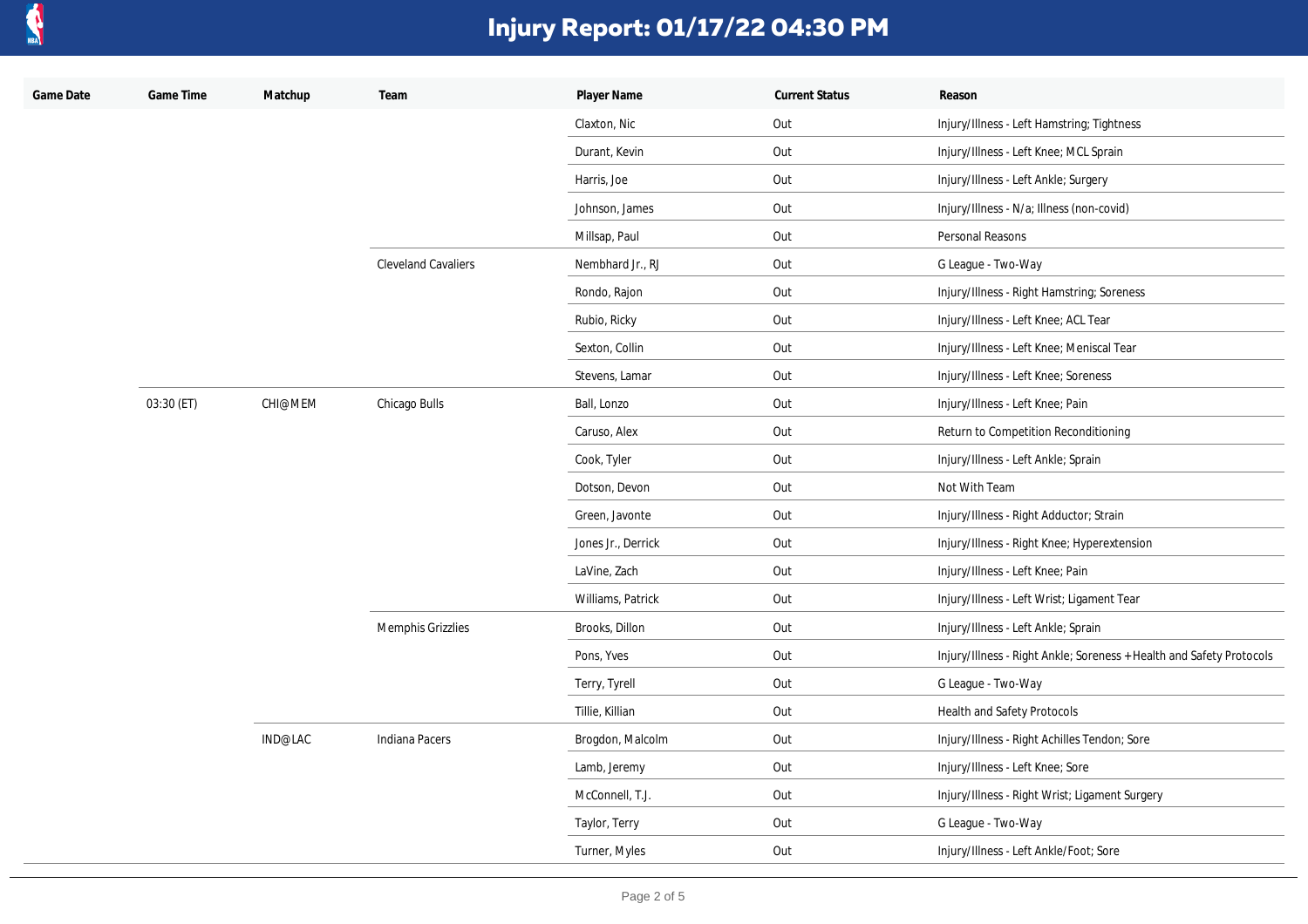

| Game Date | Game Time  | Matchup | Team                          | Player Name              | <b>Current Status</b> | Reason                                                       |
|-----------|------------|---------|-------------------------------|--------------------------|-----------------------|--------------------------------------------------------------|
|           |            |         |                               | Warren, T.J.             | Out                   | Injury/Illness - Left Navicular; Fracture                    |
|           |            |         | LA Clippers                   | George, Paul             | Out                   | Injury/Illness - Right Elbow; Ulnar Collateral Ligament Tear |
|           |            |         |                               | Johnson, Keon            | Out                   | G League - On Assignment                                     |
|           |            |         |                               | Kennard, Luke            | Out                   | Return to Competition Reconditioning                         |
|           |            |         |                               | Leonard, Kawhi           | Out                   | Injury/Illness - Right Knee; ACL - Injury Recovery           |
|           |            |         |                               | Preston, Jason           | Out                   | Injury/Illness - Right Foot; Injury Recovery                 |
|           |            |         |                               | Winslow, Justise         | Available             | Return to Competition Reconditioning                         |
|           | 06:00 (ET) | MIL@ATL | Atlanta Hawks                 | Bogdanovic, Bogdan       | Out                   | Injury/Illness - Right Knee; Soreness                        |
|           |            |         |                               | Capela, Clint            | Out                   | Injury/Illness - Left Ankle; Sprain                          |
|           |            |         | Milwaukee Bucks               | Galloway, Langston       | Out                   | Health and Safety Protocols                                  |
|           |            |         |                               | Holiday, Jrue            | Out                   | Injury/Illness - Left Ankle; Soreness                        |
|           |            |         |                               | Lopez, Brook             | Out                   | Injury/Illness - Back; Surgery                               |
|           | 07:00 (ET) | POR@ORL | Orlando Magic                 | Carter Jr., Wendell      | Out                   | Injury/Illness - Left Hamstring; Sore                        |
|           |            |         |                               | Carter-Williams, Michael | Out                   | Injury/Illness - Left Ankle; Injury recovery                 |
|           |            |         |                               | Fultz, Markelle          | Out                   | Injury/Illness - Left Knee; Injury recovery                  |
|           |            |         |                               | Isaac, Jonathan          | Out                   | Injury/Illness - Left Knee; Injury recovery                  |
|           |            |         |                               | Moore, E'Twaun           | Out                   | Injury/Illness - Left Knee; Sprain                           |
|           |            |         | <b>Portland Trail Blazers</b> | Elleby, CJ               | Doubtful              | Injury/Illness - Right Ankle; sprain                         |
|           |            |         |                               | Lillard, Damian          | Out                   | Injury/Illness - Core; muscle recovery                       |
|           |            |         |                               | Nance Jr., Larry         | Out                   | Injury/Illness - Right Knee; inflammation                    |
|           |            |         |                               | Powell, Norman           | Questionable          | Injury/Illness - illness; COVID recovery                     |
|           |            |         |                               | Zeller, Cody             | Out                   | Injury/Illness - Right Knee; patellar fracture               |
|           | 07:30 (ET) | TOR@MIA | Miami Heat                    | Adebayo, Bam             | Questionable          | Injury/Illness - Right Thumb; UCL Reconstruction             |
|           |            |         |                               | Guy, Kyle                | Available             | Ineligible To Play                                           |
|           |            |         |                               | Lowry, Kyle              | Out                   | Personal Reasons                                             |
|           |            |         |                               | Morris, Markieff         | Out                   | Return to Competition Reconditioning                         |
|           |            |         |                               | Okpala, KZ               | Out                   | Injury/Illness - Right Wrist; Sprain                         |
|           |            |         |                               |                          |                       |                                                              |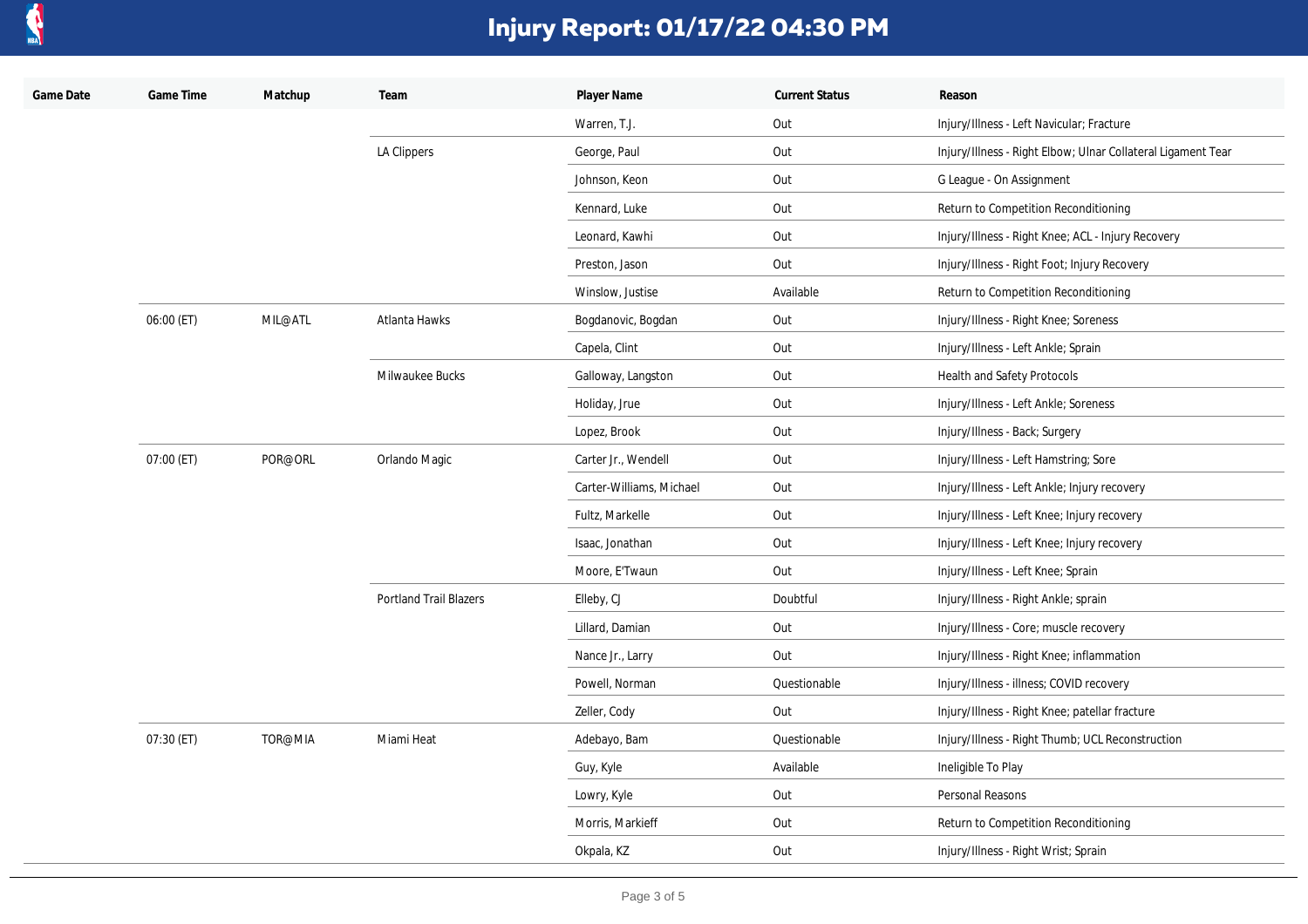

| Game Date | Game Time  | Matchup | Team                    | Player Name         | <b>Current Status</b> | Reason                                         |
|-----------|------------|---------|-------------------------|---------------------|-----------------------|------------------------------------------------|
|           |            |         |                         | Oladipo, Victor     | Out                   | Injury/Illness - Right Knee; Injury Recovery   |
|           |            |         |                         | Silva, Chris        | Out                   | Ineligible To Play                             |
|           |            |         | <b>Toronto Raptors</b>  | Birch, Khem         | Out                   | Injury/Illness - Nose; Fracture                |
|           |            |         |                         | Bonga, Isaac        | Out                   | G League - On Assignment                       |
|           |            |         |                         | Dragic, Goran       | Out                   | Not With Team                                  |
|           |            |         |                         | Johnson, David      | Out                   | G League - Two-Way                             |
|           |            |         |                         | Trent Jr., Gary     | Questionable          | Injury/Illness - Left Ankle; Swelling          |
|           | 08:30 (ET) | OKC@DAL | <b>Dallas Mavericks</b> | Bullock, Reggie     | Questionable          | Injury/Illness - Right Knee; Soreness          |
|           |            |         | Oklahoma City Thunder   | Krejci, Vit         | Out                   | Injury/Illness - Right Ankle; Sprain           |
|           |            |         |                         | Maledon, Theo       | Out                   | G League - On Assignment                       |
|           |            |         |                         | Pokusevski, Aleksej | Out                   | G League - On Assignment                       |
|           |            |         |                         | Roby, Isaiah        | Out                   | G League - On Assignment                       |
|           |            |         |                         | Williams, Kenrich   | Out                   | Health and Safety Protocols                    |
|           |            | PHX@SAS | Phoenix Suns            | Ayton, Deandre      | Out                   | Injury/Illness - Right Ankle; Sprain           |
|           |            |         |                         | Johnson, Cameron    | Probable              | Injury/Illness - Left Ankle; Sprain            |
|           |            |         |                         | Kaminsky, Frank     | Out                   | Injury/Illness - Right Knee; Stress reaction   |
|           |            |         |                         | Nader, Abdel        | Out                   | Injury/Illness - Right Knee; Injury management |
|           |            |         |                         | Saric, Dario        | Out                   | Injury/Illness - Right Acl; Tear               |
|           |            |         | San Antonio Spurs       | Cacok, Devontae     | Out                   | G League - Two-Way                             |
|           |            |         |                         | Collins, Zach       | Out                   | G League - On Assignment                       |
|           |            |         |                         | Jones, Tre          | Out                   | Health and Safety Protocols                    |
|           |            |         |                         | Primo, Joshua       | Out                   | G League - On Assignment                       |
|           |            |         |                         | Wieskamp, Joe       | Available             | $\blacksquare$                                 |
|           | 10:30 (ET) | UTA@LAL | Los Angeles Lakers      | Anthony, Carmelo    | Questionable          | Injury/Illness - Lower Back; Tightness         |
|           |            |         |                         | Davis, Anthony      | Out                   | Injury/Illness - Left Knee; MCL sprain         |
|           |            |         |                         | Doumbouya, Sekou    | Out                   | G League - Two-Way                             |
|           |            |         |                         | Howard, Dwight      | Probable              | Injury/Illness - Left Knee; Soreness           |
|           |            |         |                         |                     |                       |                                                |